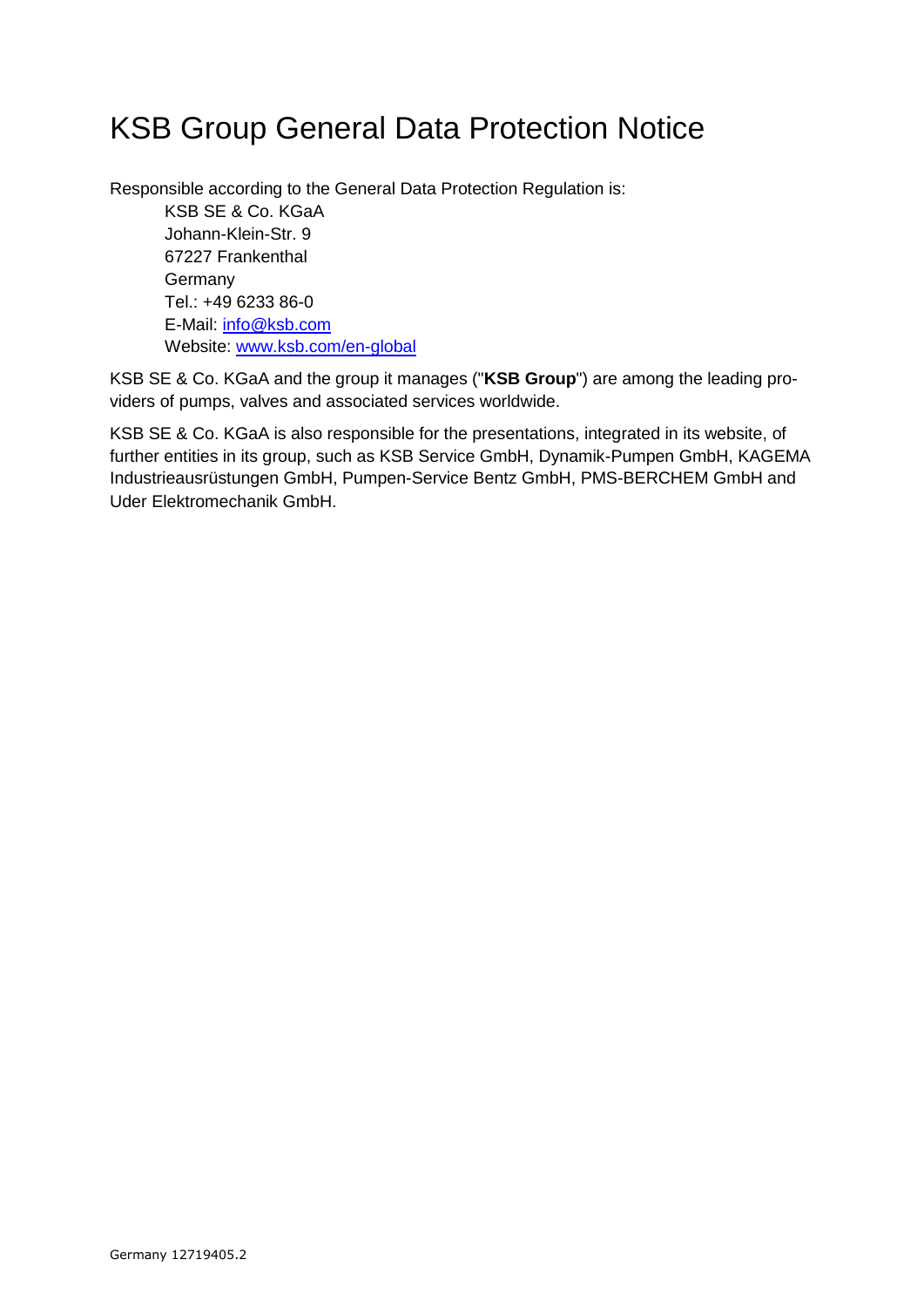Entities within the KSB Group may refer to this Data Protection Notice. In this case, the company referring to this notice remains responsible (the company responsible is hereinafter referred to as "**KSB**").

Contact information on the Group Data Protection Officer for all entities within the KSB Group that are subject to this Data Protection Notice, is:

KSB Group Data Protection Officer KSB SE & Co. KGaA Johann-Klein-Str. 9 67227 Frankenthal Germany E-Mail: [datenschutz@ksb.com](mailto:datenschutz@ksb.com)

This Notice presents general information on the collection and processing of personal data made by KSB within the context of their business operations. The Notice also contains the terms of use for KSB websites.

In addition to this information, KSB and individual KSB Group companies may, for specific processing, provide further supplementary information, in particular details on the respective processing, the processing purposes, the categories of the data concerned, the data recipients, the legal basis of the processing, and the data storage period.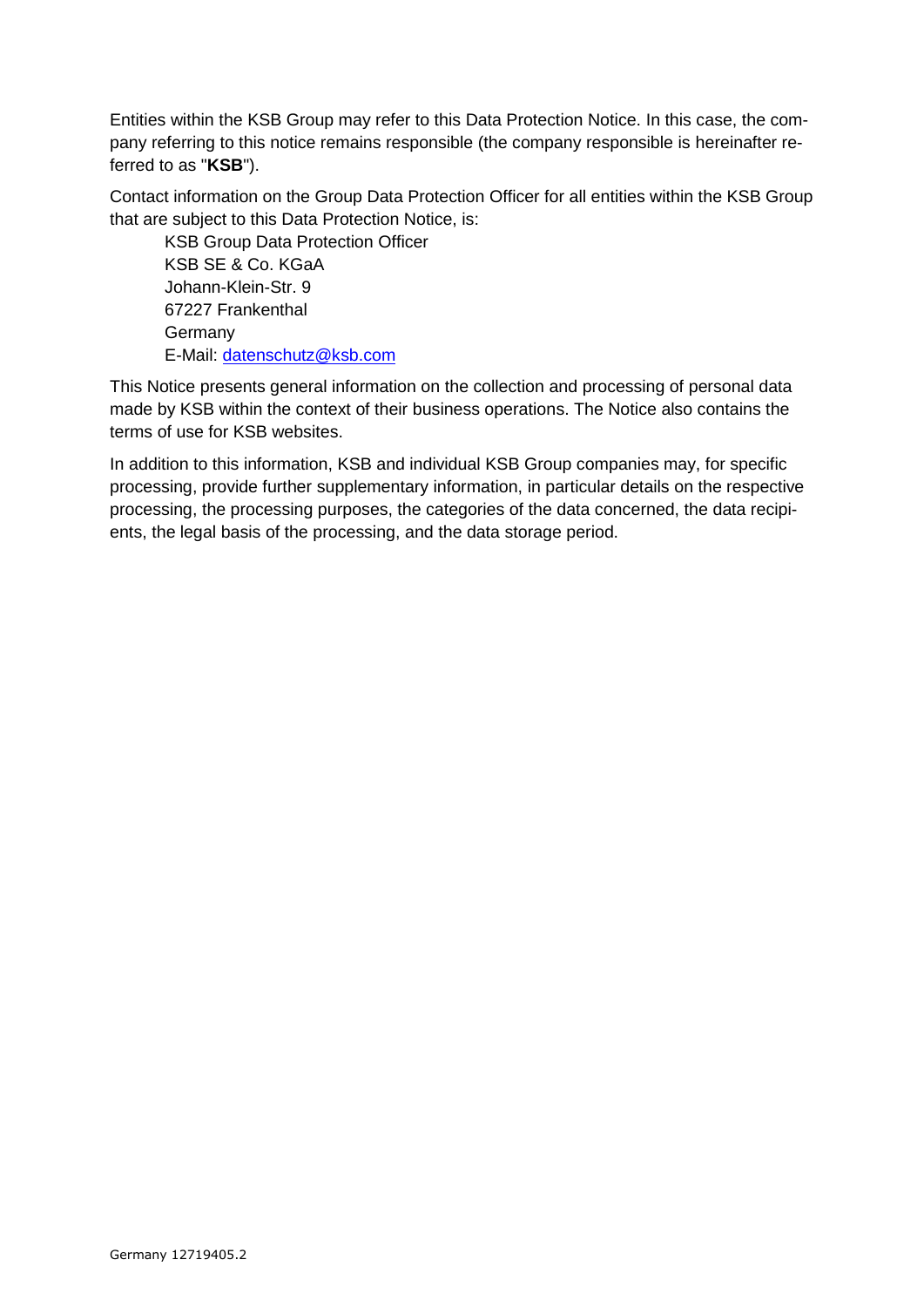# **Contents**

| Part 1:      |  |
|--------------|--|
| Part 2:      |  |
| $\mathbf{L}$ |  |
| $\Pi$ .      |  |
|              |  |
|              |  |
|              |  |
|              |  |
|              |  |
|              |  |
|              |  |

# <span id="page-2-0"></span>**Part 1: Processing of Personal Data at KSB**

Within the context of the business operation of KSB (marketing, distribution, consultation, supply, maintenance and repair of products, and services provided by KSB) – beyond the processing as pointed out in part 2 of the General Data Protection Notice – personal data of business partners, contacts of business partners and other prospects (including candidates) in particular by email, mail, fax, as well as conversations over the phone and in person, is collected. As a result, personal data of business partners, such as distribution and service partners of KSB, may also be transmitted.

# **1. Data**

The following categories of data may be collected and received:

- Last name, first name,
- Employer or client, business,
- Contact information: address, email address, telephone, fax,
- Interest in specific KSB products and services (selection),
- Orders, processing of orders,
- Financial information, in particular contact information and
- Application documents.

KSB does not process specific categories of data. Please do not make any sensitive data available to KSB.

Moreover, the KSB offer is only applicable to persons 18 years of age and older.

The provision of this personal data may be necessary for the conclusion of a contract and may be required by law or contract. If this data is not made available in whole or in part, it may not be possible to conclude a contract or a contract may not be executed.

# **2. Receiving Party of Data**

KSB processes your personal data. KSB deploys processors. The latter may be companies of the KSB Group, but also third-party companies within the European Economic Area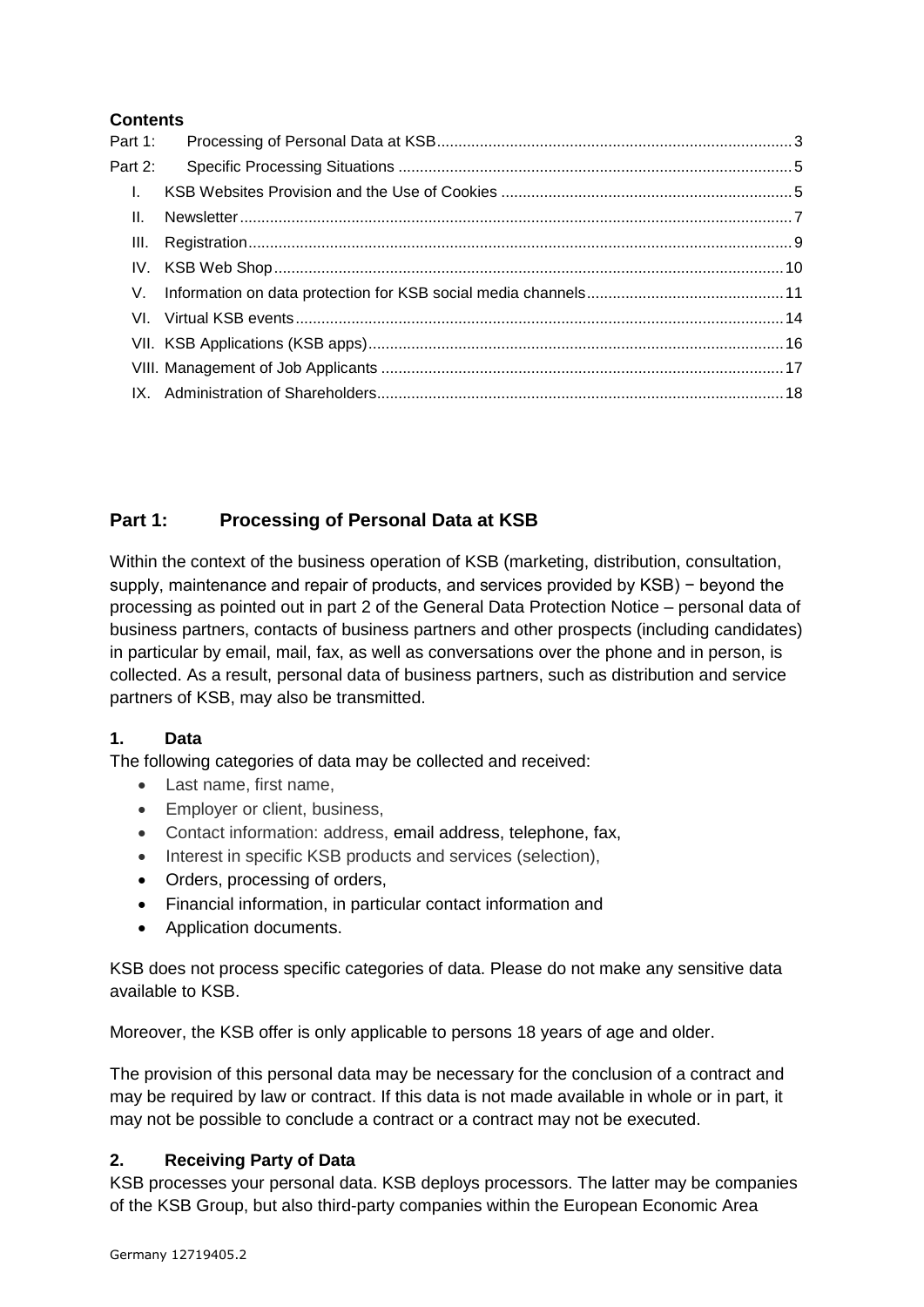("EEA"). As a rule, KSB does not transmit data to receiving parties outside of the EEA (for exceptions, please see the notices for specific processing in part 2).

# **3. Purpose of Processing**

To carry out their commercial activities, KSB processes data collected or received, in particular to substantiate and fulfill business transactions, as well as business communication including direct marketing.

# **4. Legal Basis**

If we are given consent to process personal data Article 6(1)(a) of the EU General Data Protection Regulation ("**GDPR**") serves as legal basis. Legal basis for the processing of personal data to initiate or perform a contract to which a data subject is party is Article 6(1)(b) GDPR. If processing is required for KSB to meet their legal obligations (obligations to preserve, for example), Article 6(1)(c) GDPR serves as legal basis. Personal data will also be processed to assert the legitimate interests of KSB and third parties under Article 6(1)(f) GDPR. Legitimate interests lie in the functionality of the IT system of KSB, the marketing of KSB products and services, as well as the documentation of business contacts required by law.

# **5. Consents and Revocations Procedure**

You may revoke your consent to collect and use personal data at any time without affecting the legitimacy based on the consent given up until revocation or based on the performed processing based on other permission reasons. The revocation must be addressed to: [info@ksb.com.](mailto:info@ksb.com)

# **6. Legitimate Interest and Right to Object**

You may object to the processing of your personal data based on legitimate interests of KSB or third parties. Unless your objection is directed solely against direct marketing by KSB, you have to justify that you are in a special situation which makes the processing of your personal data based on legitimate interests unacceptable for you. The objection must be addressed to: [info@ksb.com.](mailto:info@ksb.com)

# **7. Storage Period**

Personal data of data subjects are deleted or blocked as soon as the processing or storage purpose no longer applies. Storage beyond this period only occurs as long as and as far as it is designated by the EU or Member States legislation in Union Acts, Law, or other regulations, that KSB is subject to.

# **8. Automated Decision Making and Profiling**

They are not subject to any decision based solely on automated processing, including profiling.

# **9. Data Protection Rights of the European Union**

You have the right against KSB to access the respective personal data, as well as to correct, delete or limit the processing of these data. Such requests must be made to: [info@ksb.com.](mailto:info@ksb.com) Beyond that, you have the right of complaint at a supervisory authority in the European Union ("EU").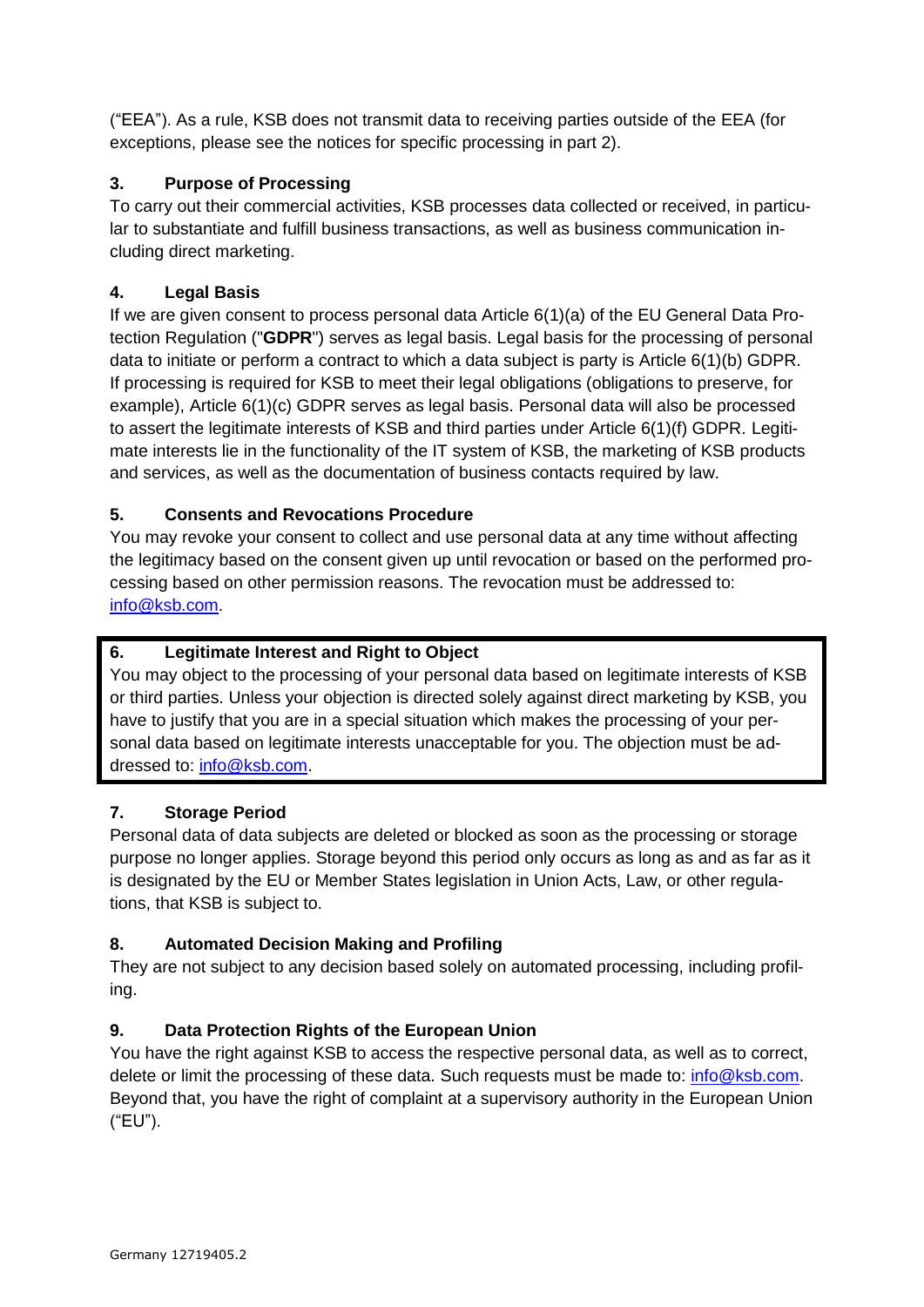# <span id="page-4-0"></span>**Part 2:Specific Processing Situations**

<span id="page-4-1"></span>In addition, the information under Part 1 also applies.

# **I. KSB Websites Provision and the Use of Cookies**

Every time a user accesses a KSB website and every time a file on our website is retrieved, the KSB IT systems collect automated data and information from the retrieving medium and stores these in a log file on the respective KSB server. KSB websites use cookies. Cookies are files that are stored on the respective medium applied by the user. When accessing a KSB website, a cookie may be stored on the user's medium. Cookies allow a clear identification of the medium when the website is revisited.

### **1. Purpose of Processing**

The data stored in log files is evaluated exclusively for statistic purposes. KSB uses cookies which are essential for the basic functions of the website. KSB uses functional cookies to make its website user friendly and to make the chosen content available again after a website change. Furthermore, KSB uses other cookies that allow for an analysis of user behavior on their websites. Log files and cookie data are not stored together with other personal data of users.

The use of these cookies is in our legitimate interest, namely to enable us to present a properly functional website. We also use functional cookies and tracking tools to optimize the use of our website and for advertising purposes. We only use such cookies if and when you have given us your consent to do so by clicking on "Save settings" on this banner. A click on "Settings" also enables you to manage the cookies yourself or to prevent their use altogether.

### **2. Data**

In this regard, the following data may be collected:

- Information about the browser used (type/version) and the user's operating system,
- The user's Internet service provider,
- The user's IP address,
- Websites from where the user's system is directed to the KSB website (original link),
- Websites accessed by the user's system via KSB websites (follow-up link),
- Use of website functions, search words entered, and the frequency of pages visited,
- Date and time of access,
- Description of files retrieved.
- Volume of data transmitted and
- Access status (file transmitted, file not found, etc.).

### **3. Disclosing data to third persons**

For the processing of personal data in the context of providing websites, KSB deploys other companies of the KSB Group within the EEA and third parties as processors. For web analyses and conversion tracking in the USA, KSB uses Google LLC., 1600 Amphitheatre Parkway, Mountain View, CA 94043, Meta Inc., 1 Hacker Way Menlo Park, CA 94025, Episerver Inc., 542A Amherst Street, Nashua, NH 03063 and LinkedIn Corporation, 1000 W. Maude Ave., Sunnyvale, CA 94085.

For web analysis and advertising purposes and the playing out of personalized information, KSB also uses the marketing services of Marketo EMEA Ltd, 4-6 Riverwalk Drive, Dublin, Ireland. Marketo EMEA Ltd. transfers the generated information, via use of the website by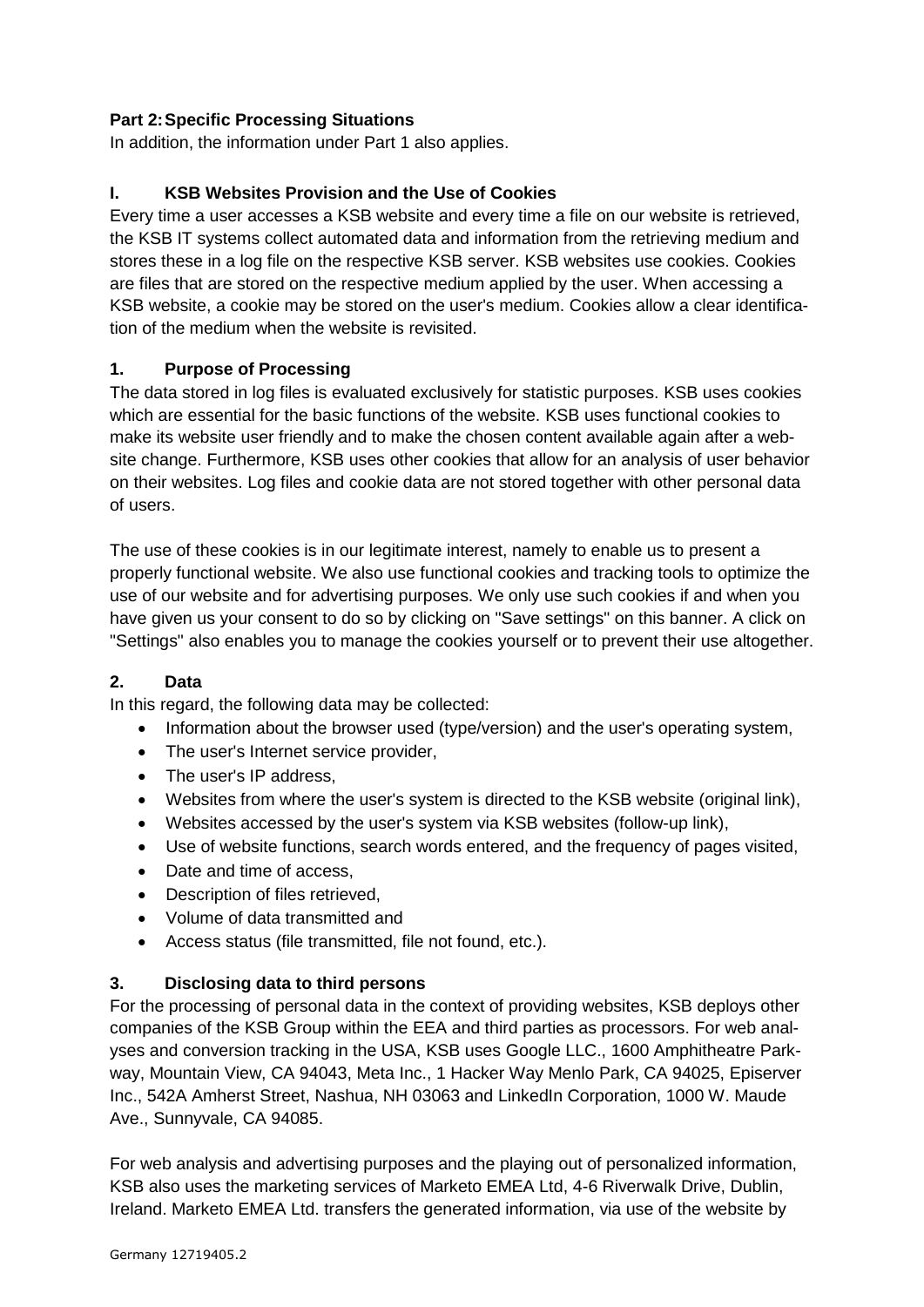the user, to Marketo's servers in Amsterdam, but the possibility cannot be ruled out that data will be transmitted to the USA. Information is collected by the website, e.g. via cookies, if you register for a webinar, contact us, subscribe to our email newsletter, download contents (e.g. white papers) or register for the use of our shop. Marketo collects information such as your location or your preferred means of communication if you voluntarily make it available. Where this information is not combined with personal data, it does not identify you or other users of the website personally.

For web analysis KSB also uses the marketing services of Hotjar Limited, Dragonara Business Centre, 5th Floor, Dragonara Road, Paceville St Julian's STJ 3141, Malta.

KSB also uses social media plugins of social network providers (pre-built links to the respective network) that, however, initially remain deactivated and do not transmit data to third parties. Only after the respective buttons are activated (first click) the data will be transmitted to these providers. Recommendations will only be transmitted with a second click. The providers are Google LLC. (see address above), as well as Meta Inc. (see address above) or Facebook Ireland Limited, Hanover Reach, 5-7 Hanover Quay, Dublin 2 in Ireland, and Twitter Inc., 1355 Market St, Suite 900, San Francisco, CA 94103 in the USA. You may prevent the collection and transfer of data within the context of social media plugins by not activating the respective buttons through clicking on them. You may prevent the further collection and transfer of your data by Google. For that purpose, Google LLC. provides the relevant information at: [https://tools.google.com/dlpage/gaoptout?hl=en.](https://tools.google.com/dlpage/gaoptout?hl=en) You may also object to the further collection and transfer of your data by Facebook-Pixel and the processing thereof for providing Facebook-Ads. For that purpose please follow the instructions of Meta Inc. at: <https://www.facebook.com/settings?tab=ads>.

Data may be transmitted to servers in the US and processed there. The European Commission has not delivered an adequacy decision for the USA as required by Art. 45(1) GDPR. Google LLC., Meta Inc., Episerver Inc., LinkedIn Corporation, Marketo EMEA Ltd, and Twitter Inc. (addresses in each case above) use EU standard contract clauses, which means that transmission is permissible under Art. 46(2)(c) GDPR. KSB is sure that the personal data processed at KSB do not constitute any information to which US authorities have or require access. There is thus, in the opinion of KSB, no risk of inappropriate access within the meaning of *Schrems II* – Decision by the European Court of Justice (ECJ).

For additional information please send an email to [info@ksb.com.](mailto:info@ksb.com)

# **4. Receipt of personal data by KSB**

In order to improve the customer experience and enable us to provide you with relevant offers of goods and services and with marketing information, KSB receives personal data from Google LLC., Facebook Inc., Episerver Inc., Marketo EMEA Ltd, LinkedIn Corporation, and Twitter Inc. as well as other sources such as public databases.

# **5. Legal Basis**

The legal basis for the temporary storage of data and for cookies which are essential for the basic functions of the website is Art. 6(1)(f) GDPR. The temporary storage of data by the system is required in order to make it possible to present the website and to transfer retrieved files to the user's computer. The purpose of cookies is to simplify the use of the websites for the user; without the use of cookies, several functions of our website cannot be provided.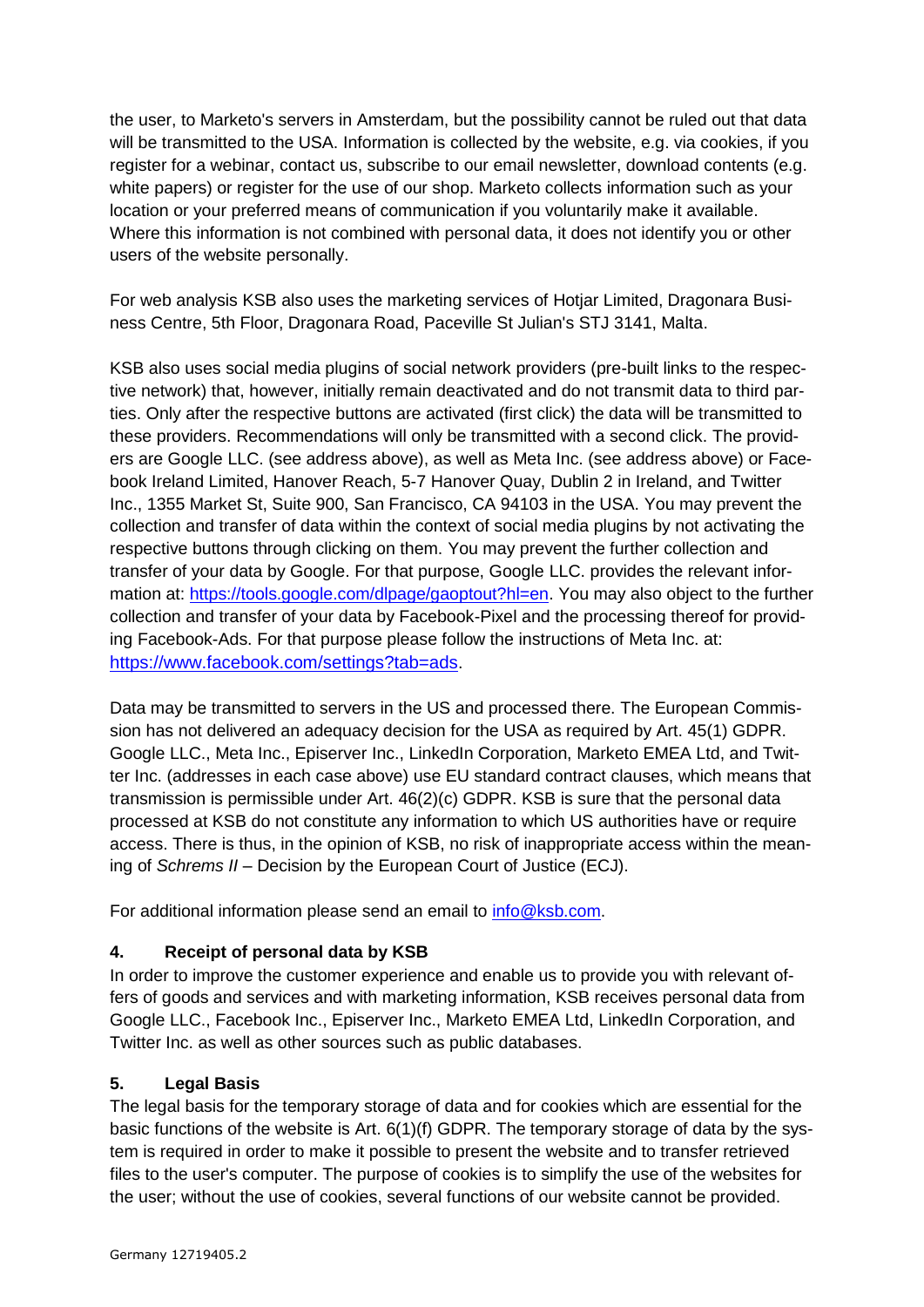Functional and other cookies and other functions, in particular those for the analysis, optimization and economic operation of our online offering, which make it necessary to transfer personal data to third parties in the absence of any contract processing relationship, are used after your consent has been obtained pursuant to Art. 6(1)(a) GDPR, for example via the KSB cookie banner. KSB takes receipt of personal data only where you have given your consent to the transferring responsible entity, or where the transfer is on the basis of a contract between you and the transferring responsible entity or KSB, or where there is a legitimate interest in receiving the data (Art. 6(1) (a), (b) and (f) GDPR).

# **6. Storage Period for Log Files**

Data for the presentation of the website are deleted after each session has ended. Log files are deleted upon expiration of statutory retention obligations, at the latest after 38 months.

# **7. Prevention of Cookies / Deletion**

You may deactivate or limit the transfer of cookies through your Internet browser or Flash Player settings. The user may delete previously stored cookies at any time. In the event that cookies are deactivated, you may not be able to use all KSB website functions to their fullest extent any longer.

# **8. Links to Other Websites**

The online offering contains links to other website (e.g. social media plugins). KSB has no influence on the website content of third parties. KSB is not responsible for the external content that can be reached by clicking the links and does not adapt the content as their own. Responsible for the content of linked sites is always the respective provider or website operator. As soon as a violation of law becomes known, KSB will remove such links immediately. Please inform us at [info@ksb.com.](mailto:info@ksb.com)

### <span id="page-6-0"></span>**II. Newsletter**

You have the option to subscribe to a free newsletter on the KSB website.

# **1. Purpose of Processing**

KSB uses the newsletter for information about their products (pumps, valves and associated service) as well as about the Group (company news), and about their distribution and service partners (distribution and service information). Furthermore, the newsletter and its use are evaluated, including optimization or improvement of its design and the provision by KSB and its processors operating on its behalf.

### **2. Data**

In this context, the following data, in particular from the input mask, is transmitted to us upon registration to the newsletter:

- Last name, first name,
- Employer or client, business,
- Contact information: address, email address, telephone, fax, social media contact,
- Interest in specific KSB products and services (selection),
- IP address of computer used as well as
- Date and time of registration and
- Opening and number of accesses to the newsletter as well as the respective times, IP address in case the newsletter is opened or if its information (links) are called up, time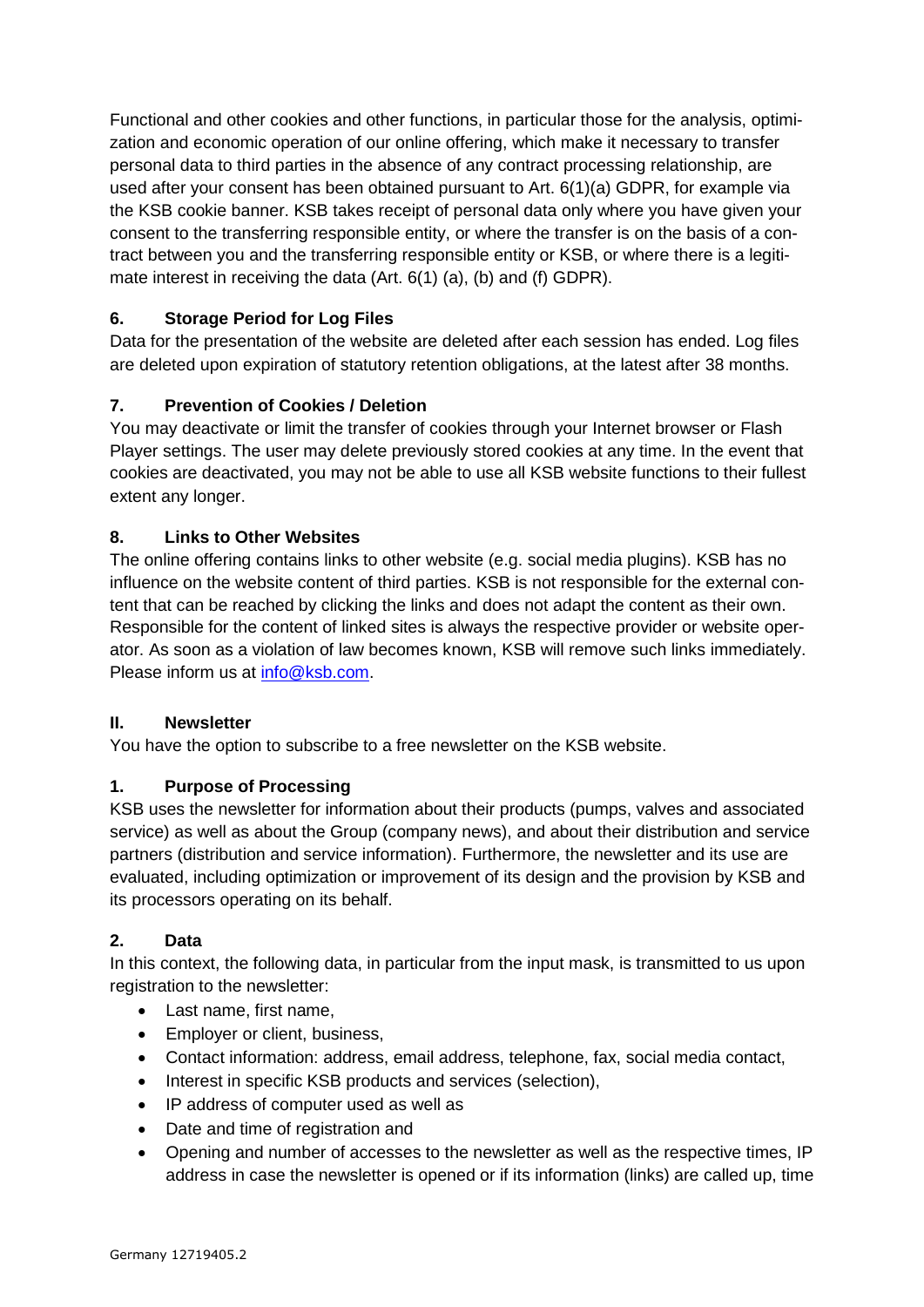when the newsletter is opened or information is called up, information about the browser used (type/version) and the user's operating system.

# **3. Disclosing data to third persons**

KSB SE & Co. KGaA processes your personal data. KSB deploys companies of the KSB Group and outside companies as processors within the EEA. The newsletter is sent by Marketo EMEA Ltd, 4-6 Riverwalk Drive, Dublin, Ireland, Episerver Inc., 542 Amherst Ave, Nashua, New Hampshire 03063, USA, Apsis International AB, Stammgatan 11, S-21120 Malmö, Sweden, Mark-I, Tramplein 8, 1441 GP Purmerend, KvK 37148290, Netherlands or MailChimp, a dispatching platform for newsletters provided by Rocket Science Group, LLC, 675 Ponce De Leon Ave NE #5000, Atlanta, GA 30308, USA. Personal data are forwarded for this purpose and processed on servers in the USA. No adequacy decision for the U.S. has been made by the European Commission within the meaning of Article 45(1) GDPR. Episerver Inc. and Rocket Science Group, LLC use EU standard contract clauses, with the result that transmission is permitted under Art. 46(2)(c) GDPR. For additional information please send an email to [info@ksb.com.](mailto:info@ksb.com)

# **4. Legal Basis**

With the approval of the newsletter registration, you consent to the mentioned processing of your personal data entered into the input mask. The legal basis for processing in the context of a consent is Article 6(1)(a) GDPR. You may revoke your consent to process your personal data for the purpose of newsletter mailing at any time. Hereto you can find a corresponding link at the end of each newsletter. Revocation of consent does not affect the legality of the processing that has taken place up until the receipt of revocation based on your consent. Without valid consent you cannot receive any newsletters. KSB may also process personal data after the receipt of revocation on the basis of its legal obligations to preserve under Article 6(1)(c) GDPR as well as due to legitimate interests of KSB and third parties under Article 6(1)(f). Legitimate interests lie in the functionality of the IT system of KSB and its technical improvements, the optimization of the direct marketing of KSB as well as in the documentation of business contacts required by law.

# **5. Storage Period**

<span id="page-7-0"></span>Data will be deleted immediately after revocation or the discontinuation of the newsletter.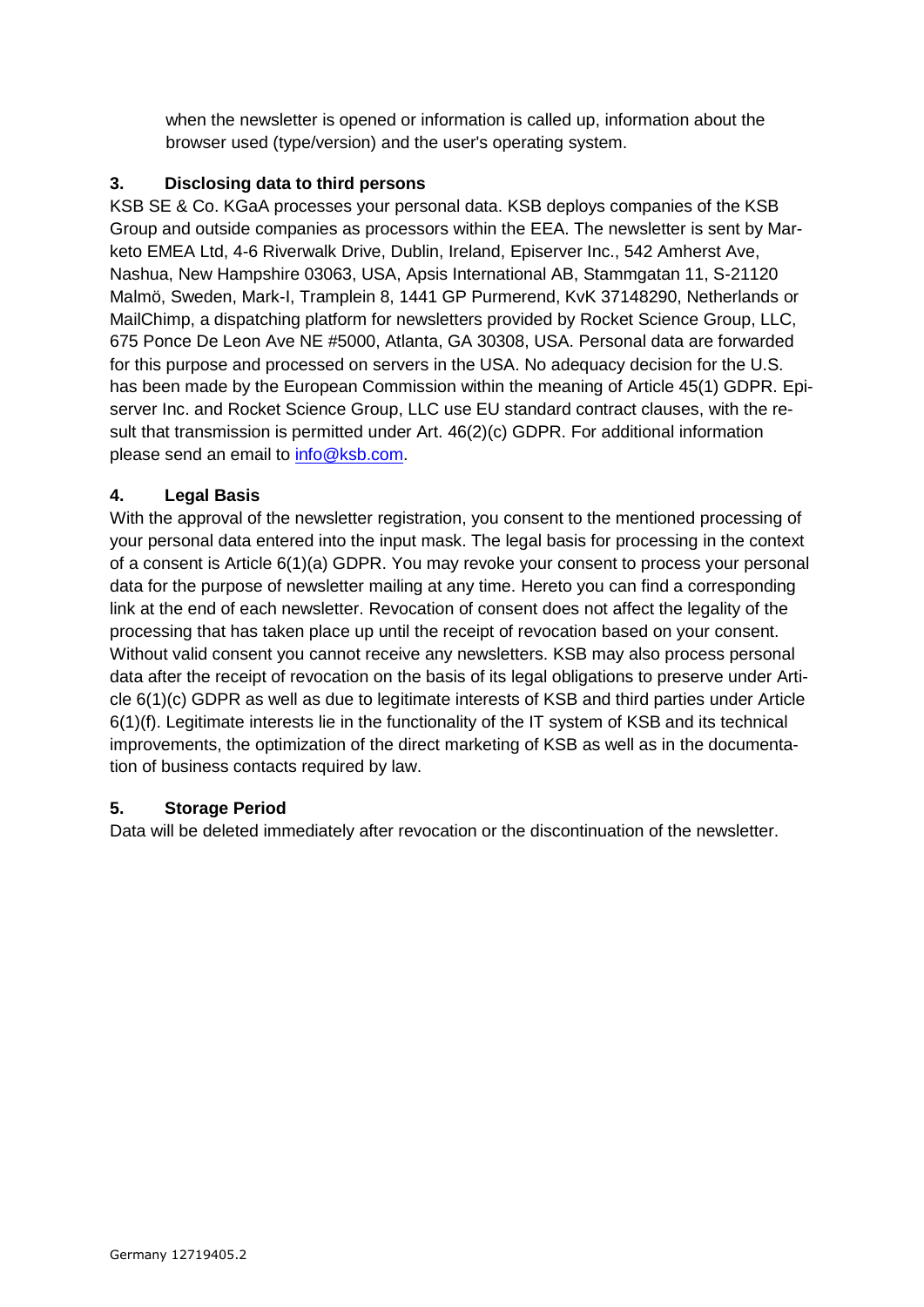# **III. Registration**

You have the option to register at the KSB website by providing your personal data. This will also allow for subscription to KSB's newsletter (Please observe the information as provided regarding newsletters in part 2 section II.).

# **1. Purpose of Processing**

KSB uses your registration as basis to electronically communicate business with you and to transmit the KSB newsletters.

# **2. Data**

Within the context of the registration, in particular data obtained from the input mask, the following data will be collected:

- Last name, first name,
- Employer or client, business,
- Contact information: address, email address, telephone, fax, social media contact,
- Interest in specific KSB products and services (selection),
- IP address of computer used as well as
- Date and time of registration

# **3. Disclosing data to third persons**

Your personal data will be processed by KSB SE & Co. KGaA. KSB uses companies of the KSB Group, as well as third party companies in the EEA, as data processors (see also the information on the possible forwarding of personal data outside the EEA and to the USA to KSB websites and the use of cookies in part 2 section I no. 3 as well as newsletters in part 2 section II no. 3).

# **4. Legal Basis**

With your registration, you consent to the mentioned processing of your personal data entered into the input mask. The legal basis for processing in the context of a consent is Article 6(1)(a) GDPR. You may revoke your consent to process your personal data for the purpose of business communication and/or the mailing of newsletters at any time. Hereto you can find a corresponding link at the end of each newsletter. In doing so, you may determine if you would like to revoke the consent to the continuation of business communication or to the receipt of the newsletter. Revocation of consent does not affect the legality of the processing that has taken place up until the receipt of revocation based on your consent. Without a valid consent, you are not able to participate in electronic business communications or receive newsletters. KSB may also process personal data after the receipt of revocation on the basis of its legal obligations to preserve under Article 6(1)(c) GDPR as well as due to legitimate interests of KSB and third parties under Article 6(1)(f). Legitimate interests lie in the functionality of the IT system of KSB, as well as in the documentation of business contacts required by law.

# **5. Storage Period**

Data will be deleted immediately after revocation or discontinuation of the newsletter, and as soon as the purpose of processing or storage no longer applies. Storage beyond this period only occurs as long as and as far as it is designated by the European or national legislature in Union Acts, Law, or other regulations, that KSB is subject to.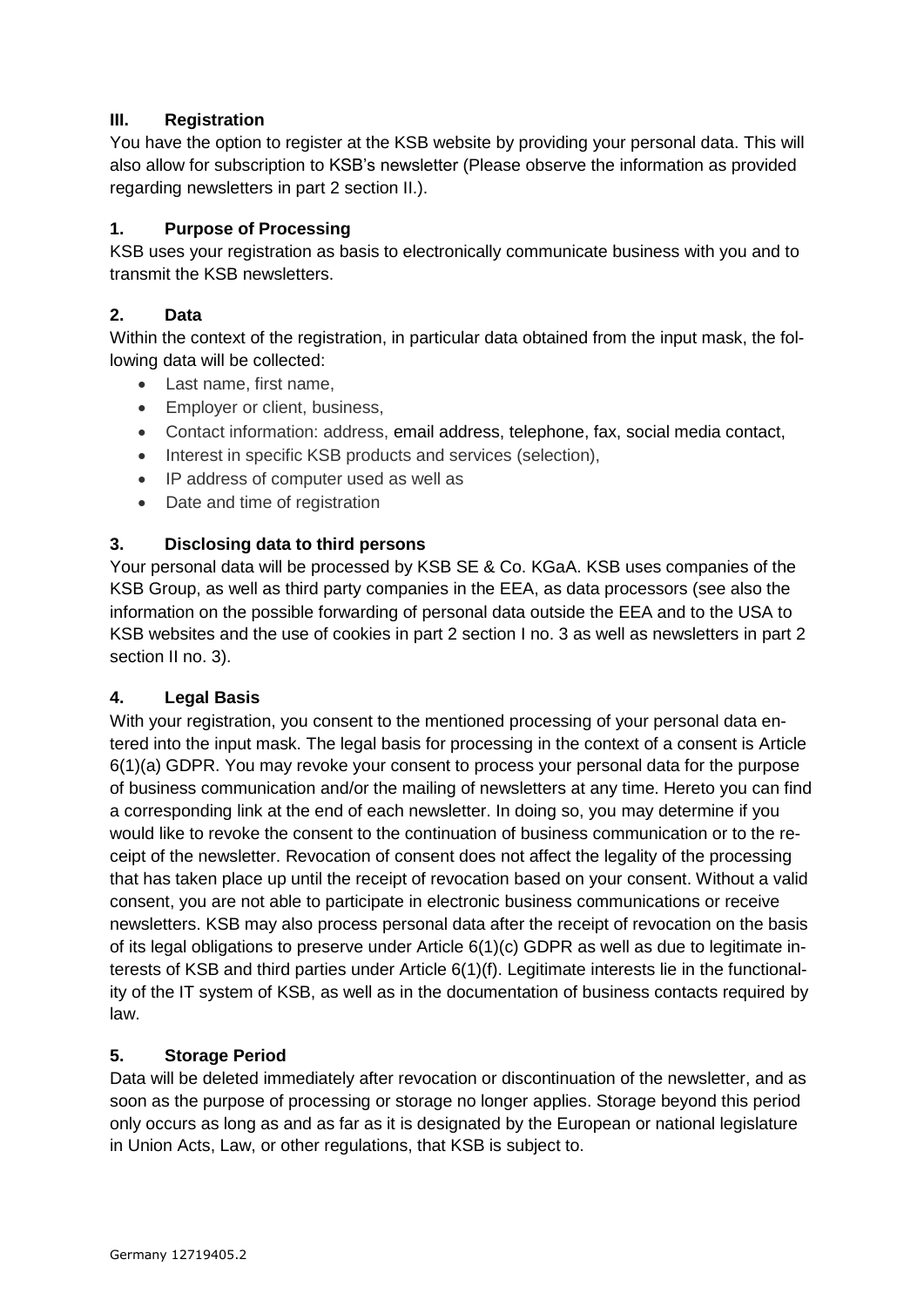# <span id="page-9-0"></span>**IV. KSB Web Shop**

KSB operates a web shop for direct sales of its own products and services (Please refer also to the information as provided regarding KSB websites provision and the use of cookies in part 2 section I.).

# **1. Purpose of Processing**

KSB uses its web shop and the corresponding websites for the sale of products and services. In addition, the design of the web shop will be further developed and optimized, including direct marketing and the corresponding data evaluation, and the products and services offered by KSB will also be improved.

# **2. Data**

In addition to the data categories used for the operation of KSB websites (see part 2, section I, no. 2), the following additional categories of data may be processed:

- Last name, first name,
- Employer or client, business,
- Contact information: address, email address, telephone, fax,
- Interest in specific KSB products and services (selection),
- Orders, processing of orders and
- Financial information, in particular contact information.

The provision of this personal data may be necessary for the conclusion of the contract and may be required by law or the contract. If this data is not made available in whole or in part, it may not be possible to conclude the contract or the contract may not be executed.

# **3. Disclosing data to third persons**

Your personal data will be processed by KSB SE & Co. KGaA. KSB uses companies of the KSB Group, as well as third party companies in the EEA, as data processors. For data processing purposes, these may be companies of the KSB Group, but also third-party companies in the EEA (see also the information on the possible forwarding of personal data outside the EEA and to the USA to KSB websites, and the use of cookies in part 2 section I no. 3 and newsletters in part 2 section II no. 3).

# **4. Legal Basis**

If we are given consent to process personal data Article 6(1)(a) GDPR serves as legal basis. Legal basis for the processing of personal data to initiate or perform a contract to which a data subject is party is Article 6(1)(b) GDPR. If processing is required for KSB to meet their legal obligations (obligations to preserve, for example), Article 6(1)(c) GDPR serves as legal basis. Personal data will also be processed to assert the legitimate interests of KSB and third parties under Article 6(1)(f) GDPR. Legitimate interests include the performance of warranty and repair services as well as product development and the marketing of KSB products and services and the legally required documentation of business contacts (see also the information on KSB websites provision and the use of cookies in part 2 section I no. 4).

# **5. Consents and Revocations Procedure**

You may revoke your consent to collect and use personal data at any time without affecting the legitimacy based on the consent given up until revocation or based on the performed processing based on other permission reasons. The revocation must be addressed to: [info@ksb.com.](mailto:info@ksb.com)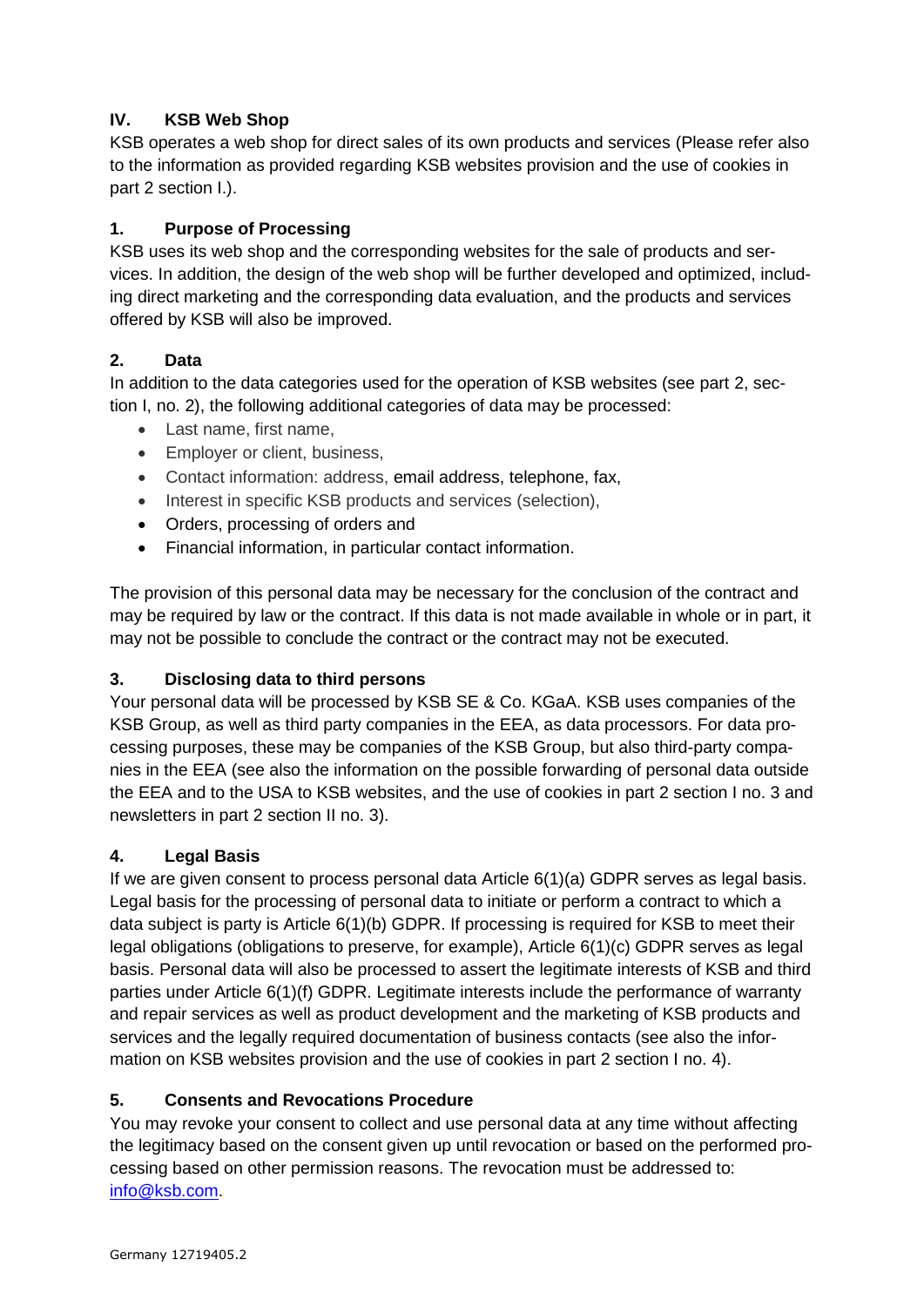# <span id="page-10-0"></span>**V. Information on data protection for KSB social media channels**

We process your personal data when you visit KSB via social media channels. With our various social media channels, we want to offer you a wide range of multimedia services and share ideas with you on topics that are important to you. In addition to the respective provider of a social network, we also collect and process personal user data on our social media channels. In this chapter, we would like to tell you what data we collect from you in connection with our social media channels, how we use it and how you can object to the use of data.

### **1. Shared responsibility for processing on the social media channels**

KSB also continues to be the data controller when processing your personal data when you access our social media channels. Due to the fact that the platform providers are also data controllers within the meaning of the GDPR for the processing of data on their platforms, we act as joint data controllers within the meaning of Art. 26 GDPR to this extent.

With these providers, we have concluded a joint responsibility agreement within the meaning of Article 26 GDPR, which highlights how the obligations under the GDPR have been distributed between us, in order to ensure that your data and your rights are fully protected at all times. Where such an agreement does not exist, we adhere to the basic distribution of obligations under the GDPR according to which both data controllers, KSB and the platform operator, remain fully obligated in each case.

With regard to the processing that takes place on the platforms, we hereby refer to the content of the respective data protection notices<sup>1</sup>, which you can access via the following table. KSB has no influence on the processing of personal data in connection with your use of the platforms beyond the processing of personal data mentioned in this data protection notice.

| Company                                 | <b>Platform</b>       | Special agreement accord-<br>ing to Art. 26 GDPR in<br>place? | Data protection<br>notice |
|-----------------------------------------|-----------------------|---------------------------------------------------------------|---------------------------|
| Facebook Ireland Ltd.                   | Facebook<br>Instagram | Yes                                                           | Link                      |
| Twitter Inc.                            | Twitter               | <b>No</b>                                                     | Link                      |
| LinkedIn Ireland Unli-<br>mited Company | LinkedIn              | <b>No</b>                                                     | Link                      |
| Xing SE                                 | Xing                  | <b>No</b>                                                     | Link                      |
| Google Ireland Li-<br>mited             | YouTube               | <b>No</b>                                                     | Link                      |

<sup>1</sup> <sup>1</sup> We would like to point out that the notices occasionally reflect different views regarding the allocation of roles under the GDPR; this does not affect the protection of your rights.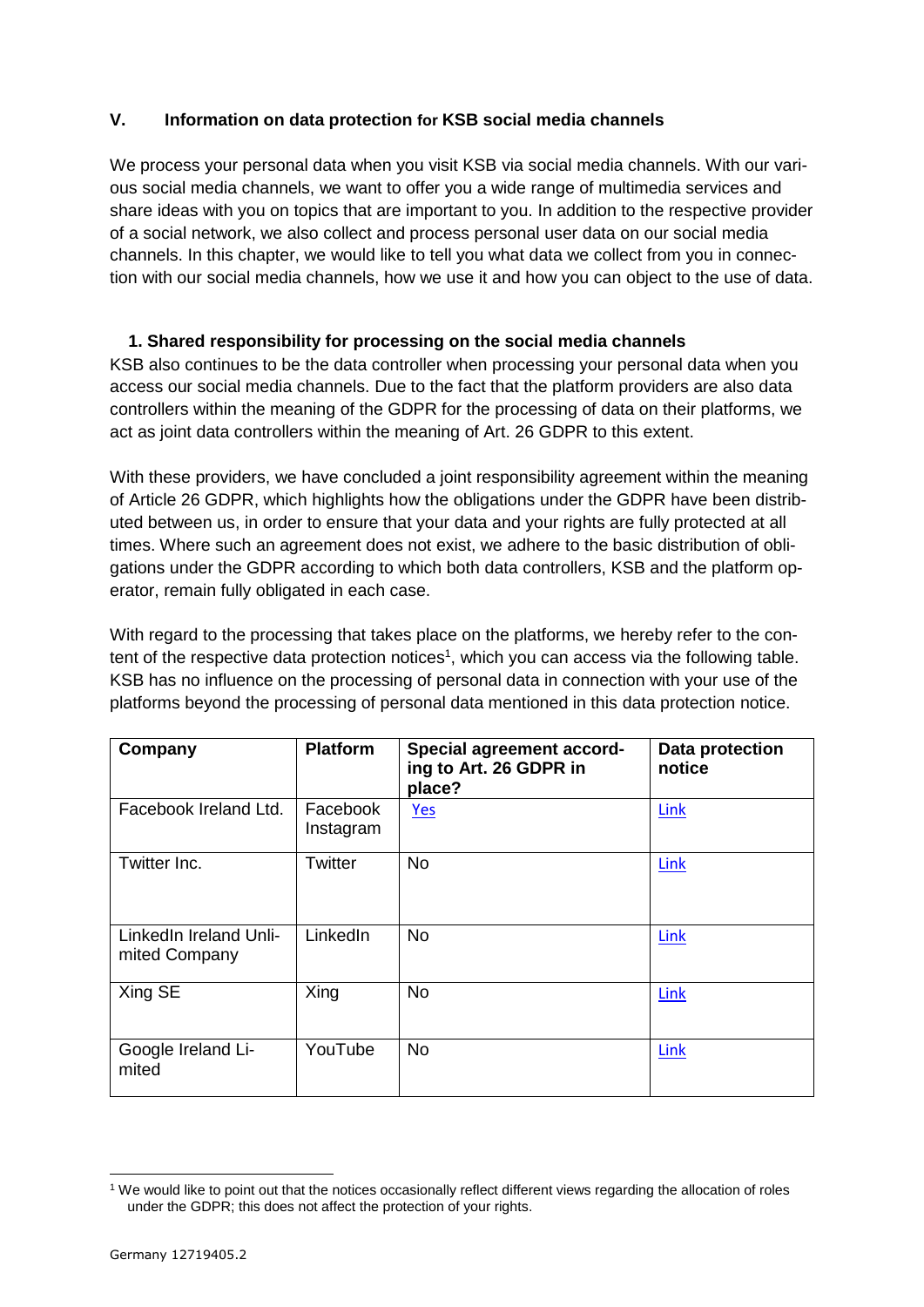# **2. Purpose of processing**

Data processing serves the following purposes:

- Communication with KSB social media channel visitors;
- Dealing with enquiries from our KSB social media channel visitors;
- Collect statistical information on the reach of KSB's social media channels;
- Conducting customer surveys, marketing campaigns, market analyses, sweepstakes, competitions or similar promotions or events;
- Resolving disputes and litigation, establishing, exercising or defending legal claims or litigation, enforcing existing contracts.

The processing of your personal data is necessary for the fulfilment of these purposes.

#### **3. Data**

We process the following personal data on social media channels:

- Your respective username on the platform;
- Comments or direct messages you leave on our social media channels;
- $\bullet$  Information you make public on the platform  $-$  such as your gender, age or location data
- Your activity on our channel, such as the number and duration of your visits, interaction with content published by us, interactions with content published by other users;
- other information required to respond to requests from our visitors or to uniquely identify our visitors in our systems.

For the rest, we refer to the privacy notices of the social media channels listed above.

#### **4. Recipients**

Within our company, only individuals and offices that require personal data to fulfil the abovementioned purposes shall be granted access to this data.

We use Facelift Cloud (https://facelift-bbt.com/en/) as a management tool for managing our social media channels. Comments and messages you leave on our social media channels are transferred to this system and processed by our staff via this system.

KSB does not transfer the personal data listed here to other countries in the EEA. However, in order to be able to respond to comments and questions that we receive via the Facelift Cloud Tool, we may forward them within the KSB Group to the competent department to answer them. Depending on the subject area to which your comment or question relates, it may be necessary to involve a department in another EEA country. It is also possible that the providers of the social networks transfer your data to the EEA abroad. In this case, the security measures required under the GDPR are used to ensure that your personal data is always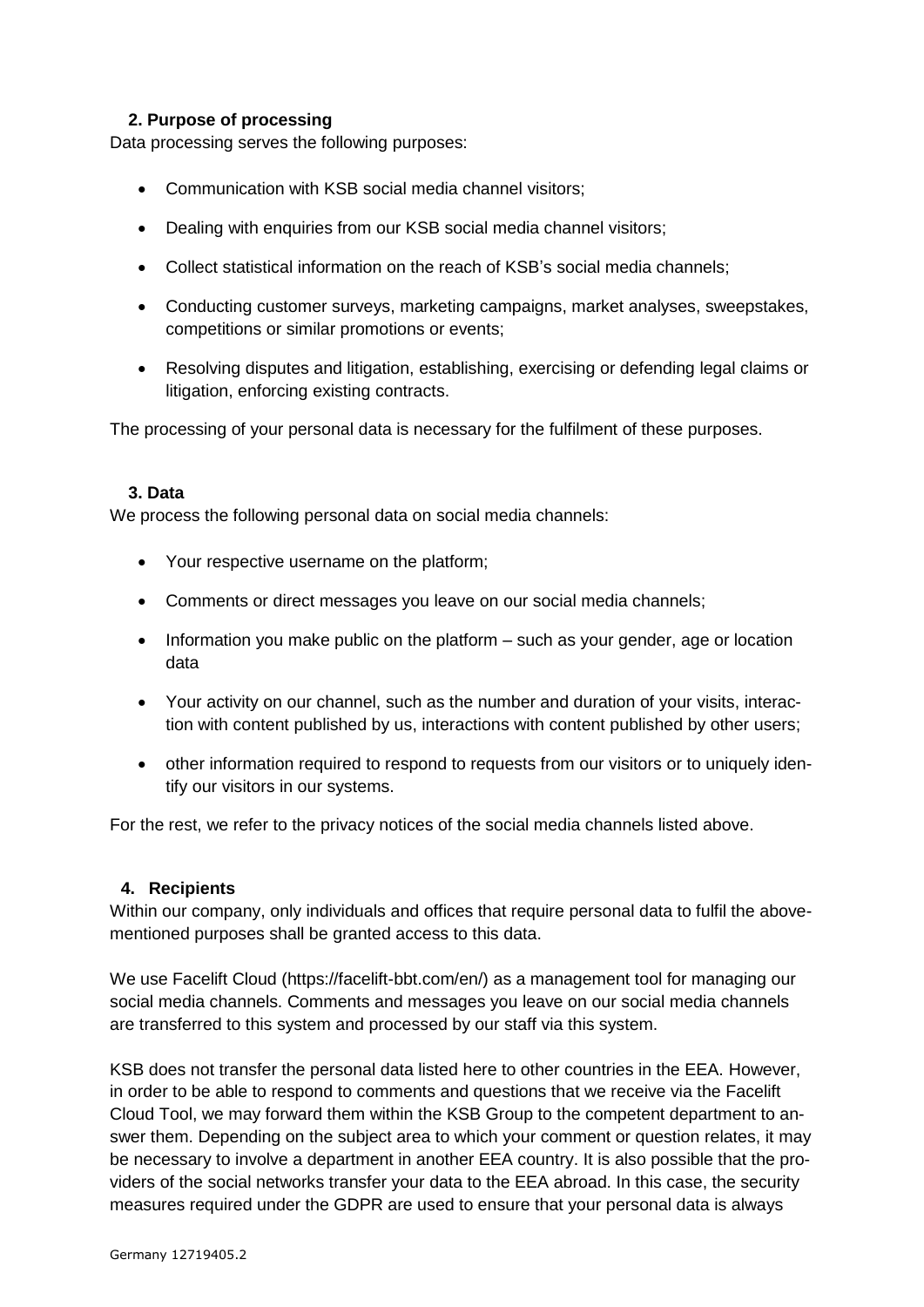fully protected, even in other EU countries. Please refer to the data protection information of the providers linked above. The transfer of data within the KSB Group to KSB subsidiaries in other EEA countries is secured via EU standard contractual clauses, so that a transfer may take place in accordance with Art. 46 (2) Letter c) GDPR. For further information, please send an email to [info@ksb.com.](mailto:info@ksb.com)

### **5. Legal basis**

The legal basis for the processing is Article 6 (1) Letter f GDPR, unless explicitly stated otherwise. Our legitimate interest is to be able to respond to your messages or requests and to analyse the reach and use of our social media channels, in order to achieve an appropriate design and pursue a policy of continuous optimisation. Insofar as you wish to enter into a contractual relationship with KSB with your enquiry, the legal basis for this processing is Art. 6 (1) Letter b GDPR.

Insofar as cookies are used in the context of processing, we hereby refer to our section on cookies (link), as well as to the data protection information of the providers.

### **6. Procedure for objecting to processing on Facebook Insights**

You can object to the processing of your personal data for legitimate interests by KSB or third parties at any time. If your objection is not directed solely against direct marketing by KSB, you must provide suitable justification that you are in a special situation which makes the processing of your personal data for legitimate interests unreasonable for you. The objection should be sent to: [info@ksb.com.](mailto:info@ksb.com)

Facebook has assumed primary responsibility for the processing of personal data via the "Insights" service offered by Facebook. This concerns the processing of Insights data and the enforcement of data subjects' rights. Therefore, please contact Facebook directly to find out about any obligations under the GDPR in relation to the processing of Insights data. Although you can exercise your rights vis-a-vis us, we will forward your requests received by us in this regard to Facebook.

In addition, you will find information on your rights as a data subject and the exercising of these rights in our section on data subject rights (link), as well as in the data protection notices of the respective platform providers.

# **7. Storage period**

Unless expressly stated otherwise (e.g., in a special declaration of consent), we will delete your personal data as soon as it is no longer required for the above-mentioned purposes, unless the deletion or blocking would violate our legal retention obligations (e.g. retention periods under commercial or tax law). Your messages sent via our social media channels will be deleted no later than 3 months after the end of the conversation, if your enquiry has been answered and there is no other reason to entitle or oblige us to retain said messages.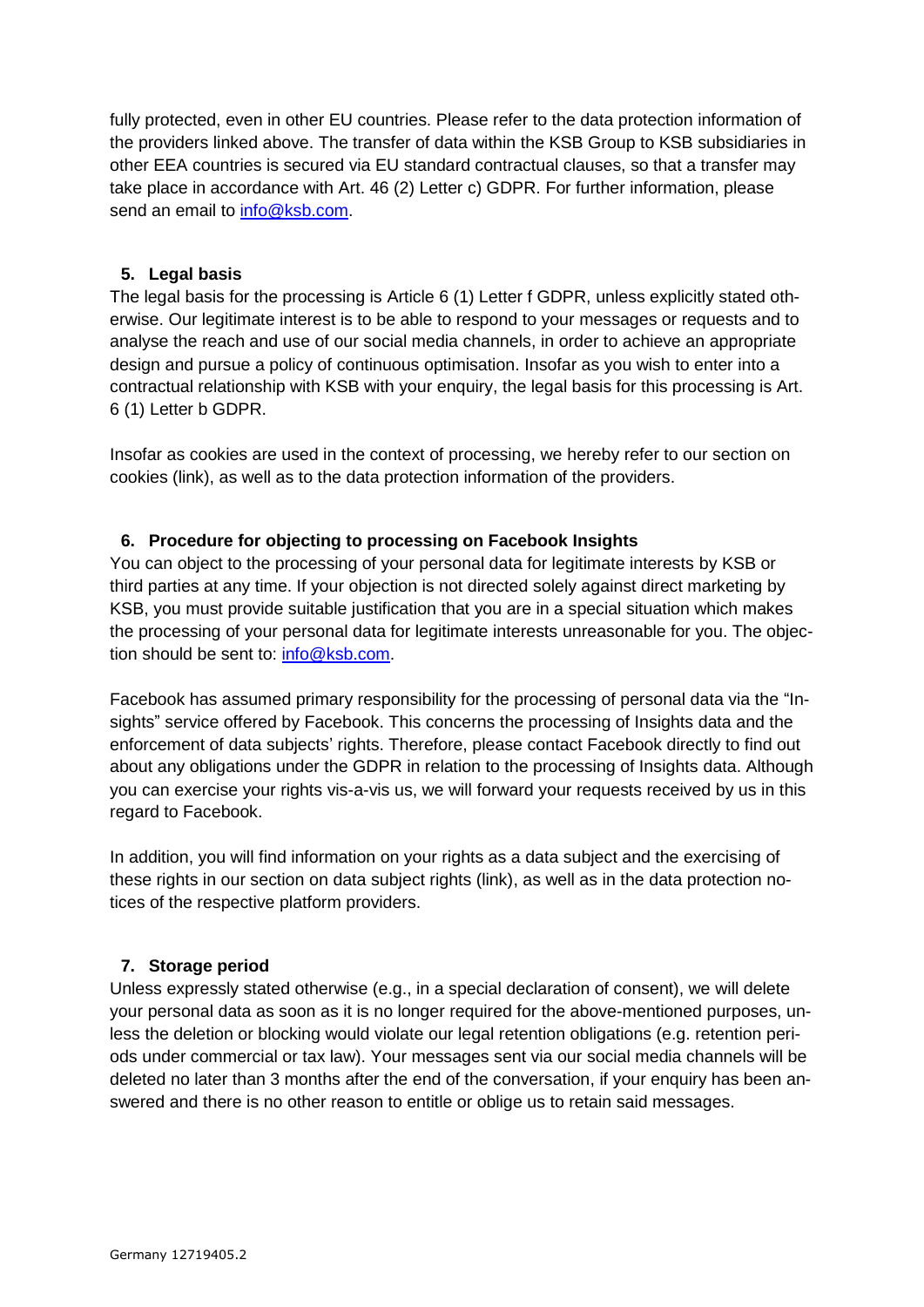### <span id="page-13-0"></span>**VI. Virtual KSB events**

KSB offers virtual events on the Internet for the application of its own products and services. In addition to KSB's data protection information, the data protection information of the event platforms (e.g. ZOOM, Microsoft TEAMS and others) also applies. Information on the data protection notices of the event platforms can be found in the corresponding information sections of the platform operators.

# **1. Purpose of processing**

KSB uses its event communication on the Internet for user information and training as well as for the distribution of products and services. Furthermore, the event communication is used for the improvement of the products and services offered by KSB.

### **2. Data**

In addition to the categories of data used for the operation of KSB's websites (see Part 2 Section I Clause 2), the following categories of data may be processed:

- Name, first name (also self-selected pseudonyms), profile picture if applicable,
- Work or client name, company,
- Contact data: address, e-mail address, telephone, fax,
- Technical information such as meeting ID, online status, status messages or preferred language, audio and video signals, text messages (chat), screen interface (optional),
- Event content.
- Interest in specific KSB products and services (selection),
- Orders, processing of orders and
- In case of paid event offers also financial information, in particular account data.

The provision of this personal data may be necessary for the conclusion of a contract for event, information and training services and may be required by law or contract. If this data is not provided in whole or in part, the conclusion of the contract may not be possible or the contract may not be executed.

### **3. Recipients of data**

Your personal data will be processed by KSB SE & Co. KGaA. KSB uses processors (including communication platforms - see clause 1 in this section but also the information on KSB websites and use of cookies in part 2 section I clause 3). For the purpose of processing, these may be companies of the KSB Group of Companies but also third party companies in the EEA. Depending on the event platform, personal data may also be transferred to providers of event platforms who operate these platforms under their own, independent or joint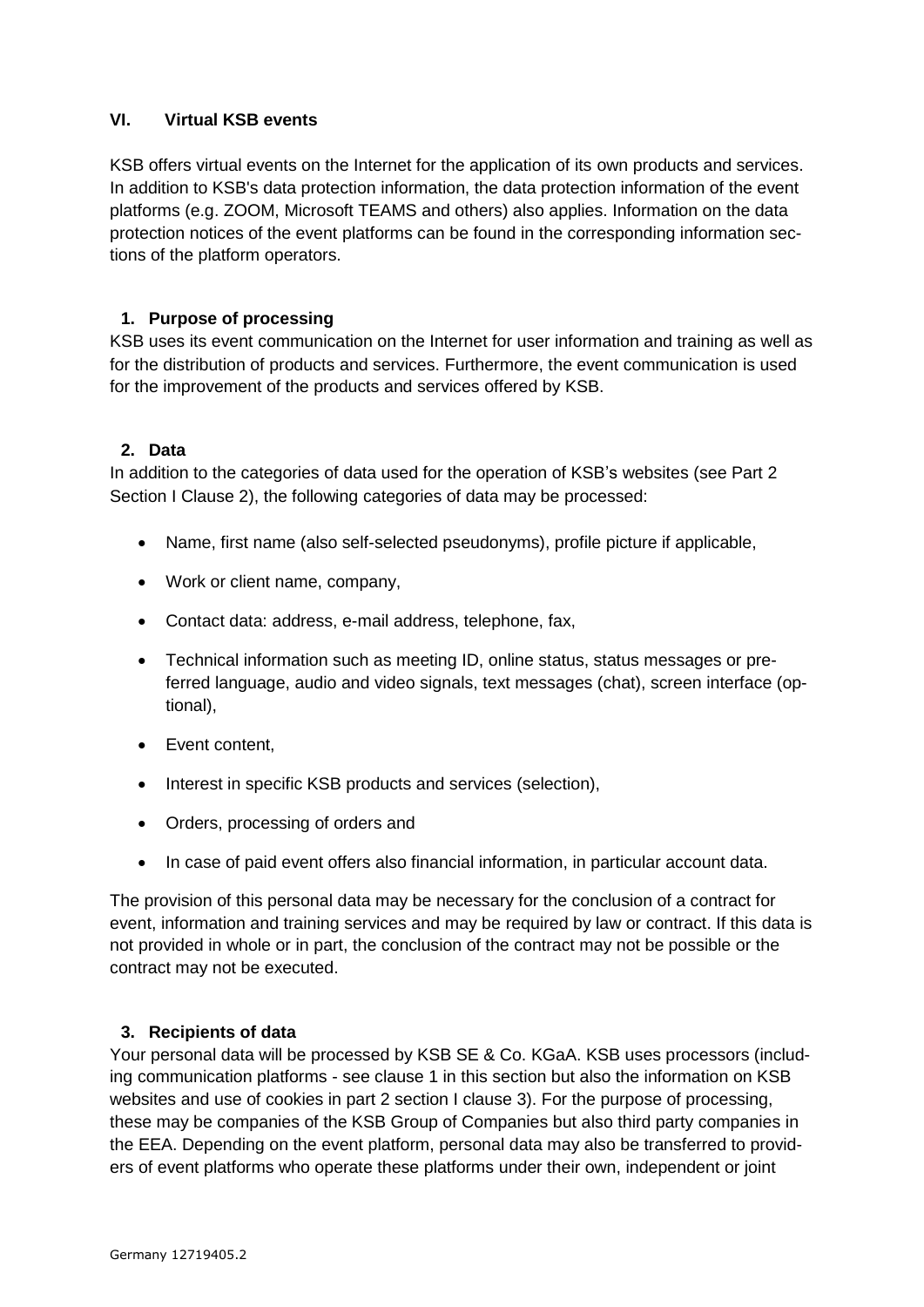data responsibility with KSB. The data protection notices of KSB as well as those of the respective operators of the platforms apply. In particular, if these operators have their own responsibility, personal data may be forwarded to countries for which there is no adequacy decision by the European Commission within the meaning of Article 45 (1) of the GDPR (such as the US). In these cases, EU Standard Contractual Clauses and other safeguards apply (KSB assumes that the personal data processed at KSB does not constitute any information to which US authorities have access or require access), so that a transfer pursuant to Art. 46 para. 2 lit. c) GDPR may take place (Implementing Decision (EU) 2016/2297 of the European Commission of December 16, 2016). To assert any data protection rights and for further information, please send an email to [info@ksb.com.](mailto:info@ksb.com)

### **4. Legal basis**

Insofar as we are provided with consent for the processing of personal data, Article 6 (1) a GDPR serves as the legal basis for this. When processing personal data for the initiation or performance of a contract with a data subject, Art. 6 (1) (b) GDPR is the legal basis. If the processing is necessary for the fulfilment of KSB's legal obligations (such as information and warranty obligations), the legal basis is Art. 6 (1) c GDPR. Furthermore, personal data is processed to safeguard the legitimate interests of KSB and third parties in accordance with Art. 6 (1) f GDPR. Legitimate interests are product and application information as well as product development and the marketing of KSB's products and services and the legally required documentation of business contacts (see also the information on KSB websites and use of cookies in Part 2 Section I Clause 4).

# **5. Procedure for consent and withdrawal**

<span id="page-14-0"></span>You may withdraw your consent to the collection and use of personal data at any time without affecting the lawfulness of the processing carried out on the basis of the consent until withdrawal or on the basis of other grounds for permission. The revocation is to be addressed to: info@ksb.com.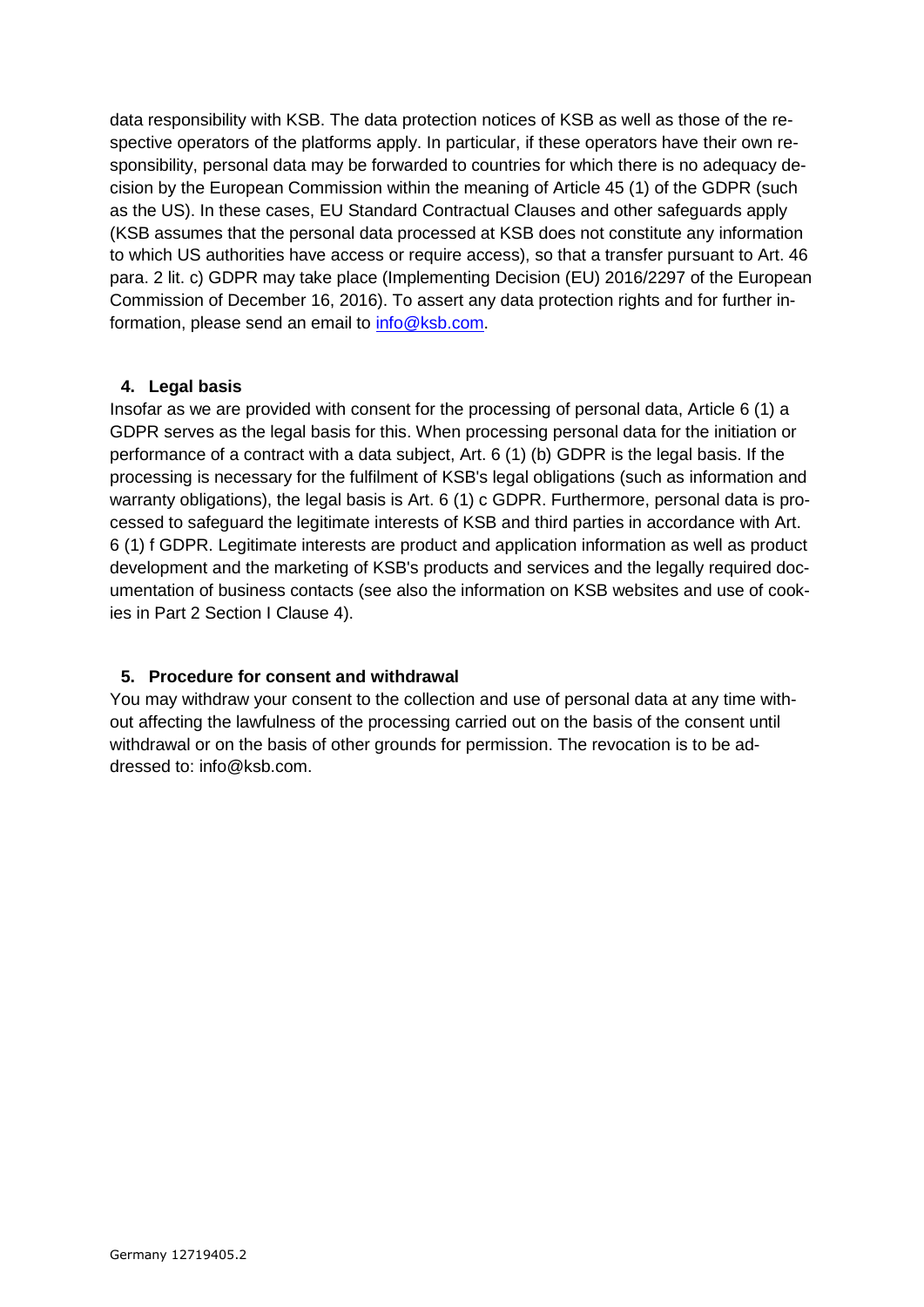# **VII. KSB Applications (KSB apps)**

KSB develops applications to diagnose and control KSB products. KSB products can be observed and used on devices running iPhone, Android and window operating systems. In the process, machine data may be combined with personal data.

# **1. Purpose of Processing**

KSB processes data collected or received via the KSB app for diagnosis as well as controlling, but also to further develop their products.

In addition, KSB uses the data for consulting and information of the respective customer.

### **2. Data**

The following categories of data may be processed:

- Last name, first name,
- Employer or client, business,
- Contact information (e.g. address, email address, telephone, fax, social media contact),
- technical information about the smart phone, tablet or other device used, which will be transmitted when using the app (e.g. IP address or Android IP, GPS data, Operating system and/or browser information, device identifier),
- Parameters recorded and transmitted via the app (e.g. machine data, settings, operating information, diagnosis information) and
- Logging data of the app.

### **3. Disclosing data to third persons**

KSB SE & Co. KGaA processes your personal data. KSB deploys processors. The latter may be companies of the KSB Group, but also third-party companies within the EEA. The transmission of data from the respective device depends on the operating system used, the telecommunication network provider, as well as other providers of data communication (e.g. Wi-Fi provider). Please observe the data protection notices of these companies.

### **4. Legal Basis**

If we are given consent to process personal data Article 6(1)(a) of the GDPR serves as legal basis. Legal basis for the processing of personal data to initiate or perform a contract to which a data subject is party is Article 6(1)(b) GDPR. If processing is required for KSB to meet their legal obligations (obligations under a warranty), Article 6(1)(c) GDPR serves as legal basis. Personal data will also be processed to assert the legitimate interests of KSB and third parties under Article 6(1)(f) GDPR. Legitimate interests lie in the implementation of warranty and repair services, as well as in the product development and marketing of KSB products and services, and in the documentation of business contacts required by law.

# **5. Consents and Revocations Procedure**

<span id="page-15-0"></span>You may revoke your consent to collect and use personal data at any time without affecting the legitimacy based on the consent given up until revocation or based on the performed processing based on other permission reasons. The revocation must be addressed to: [info@ksb.com.](mailto:info@ksb.com)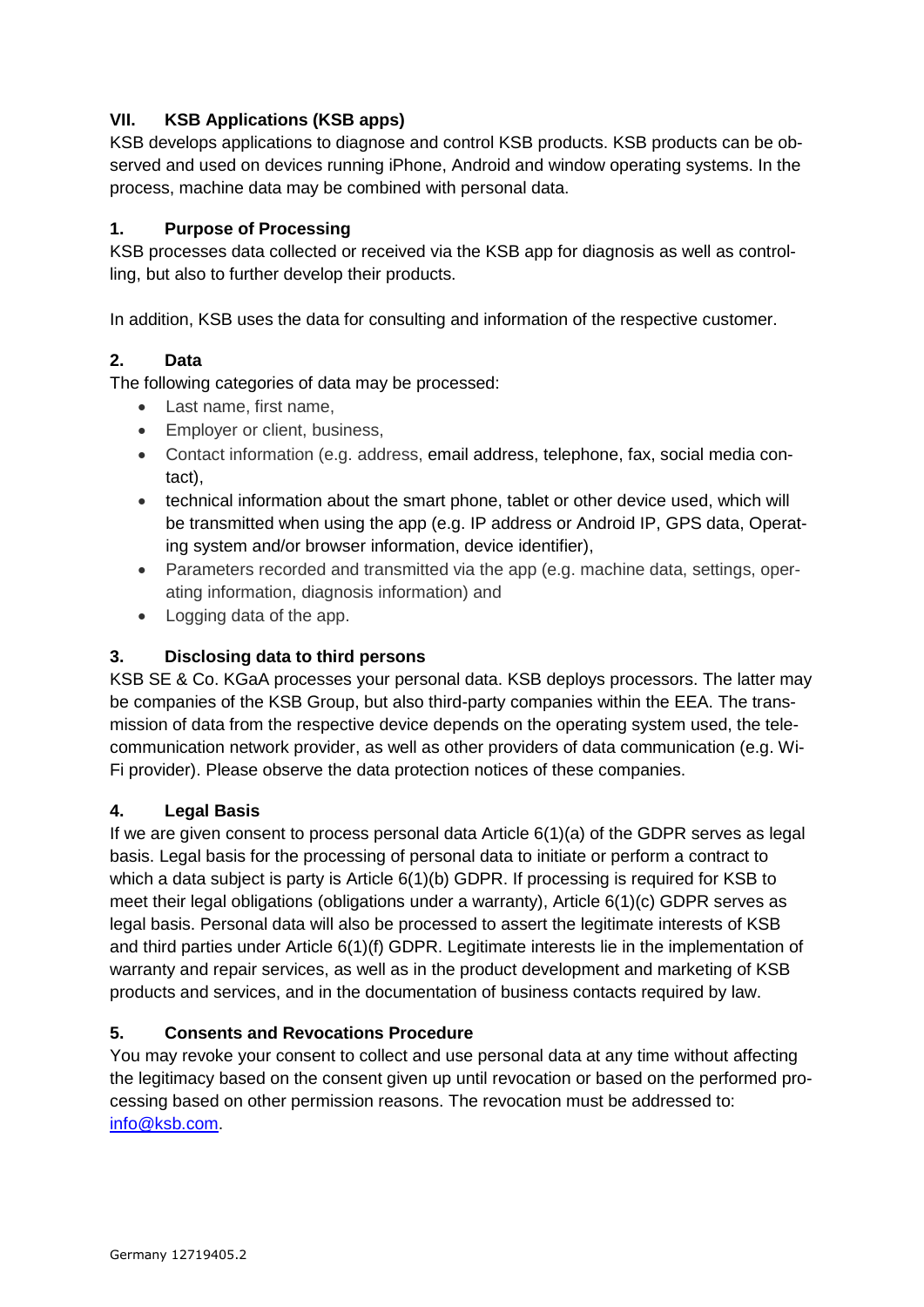# **VIII. Management of Job Applicants**

KSB processes personal data of applicants for positions at KSB.

### **1. Purpose of Processing**

Personal data and, in certain cases, specific categories of personal data (sensitive data) are collected and processed by KSB as part of recruitment procedure in order to enable a decision to be taken on establishing an employment relationship.

# **2. Data**

The following categories of data from applicants for KSB positions may be collected and processed:

- Last name, first name
- Contact data: address, email address, telephone and fax numbers, social media contacts
- Contents of application documents, such as resumés, school and college certificates, testimonials and letters of recommendation, and
- specific categories of personal data, such as disclosure of gender, religion, state of health, labor union membership, which are e.g. relevant to payroll accounting.

### **3. Disclosing data to third persons**

Your personal data are processed by KSB. Companies in the KSB Group in the EEA are deployed as processors. There is no transmission of the said data to other recipients, in particular those outside the EEA.

### **4. Legal Basis**

Personal data from applicants for positions at KSB are processed in the context of deciding on the establishment of employment relationships pursuant to Art. 6(1)(b) and Art. 9 2)(b) GDPR and section 26(1) and (3) BDSG (German Data Protection Act).

### **5. Storage Period**

<span id="page-16-0"></span>Where the application does not result in the establishment of an employment relationship with KSB, the personal data of the data subject (the applicant) are erased or blocked six months after the decision not to establish an employment relationship. The data are stored for longer than that period only if and for as long as this is provided for by European or national legislatures in the form of EU regulations, laws or other provisions to which KSB is subject.